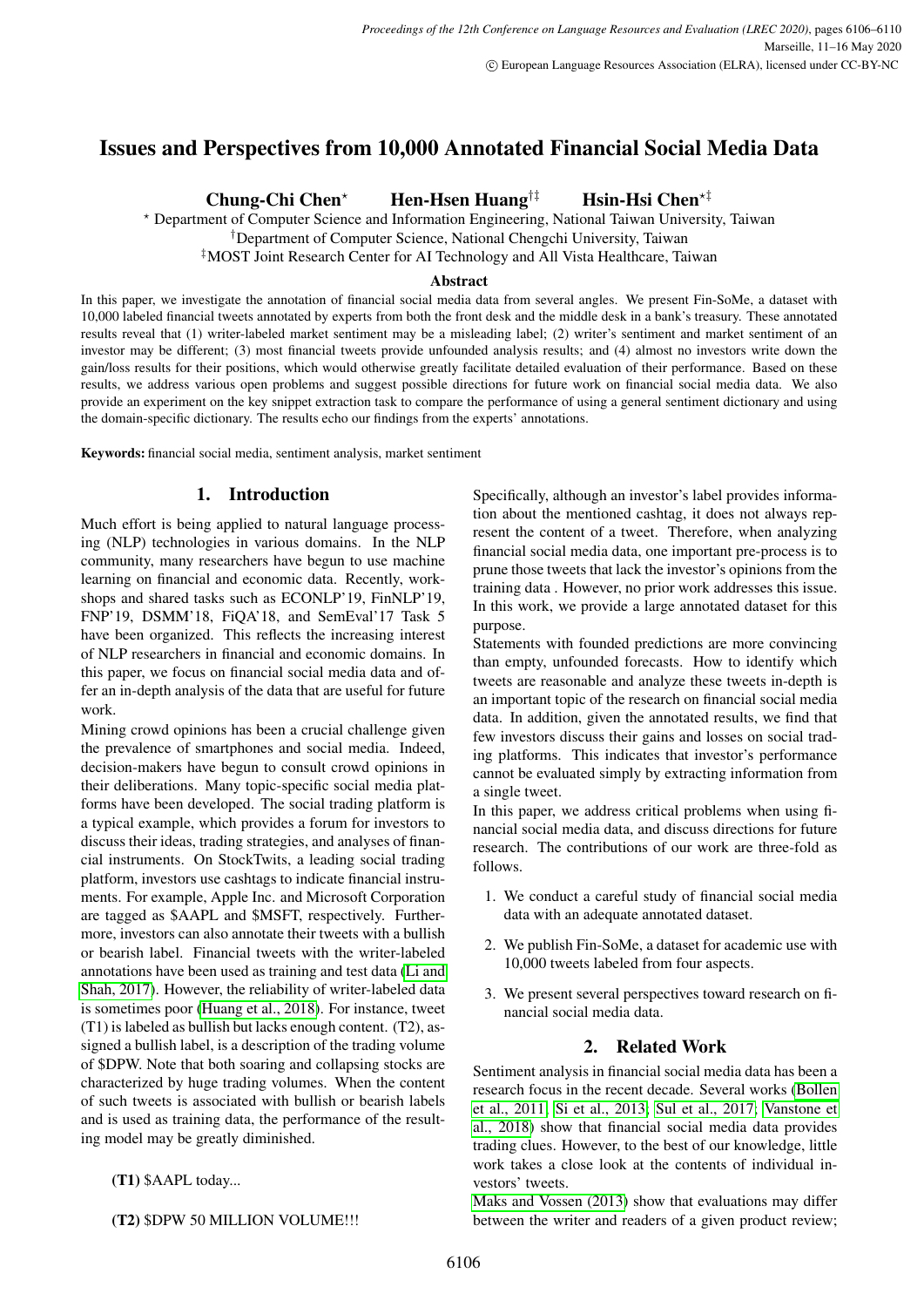they recommend to use product reviews based on readers' ratings rather than the writer's rating. However, most works on financial social media data use writer-labeled information to construct lexicons [\(Li and Shah, 2017\)](#page-4-0) or train sentiment classifiers [\(Deng et al., 2018\)](#page-4-7). Evidence presented in Section 4.1 will show that the direct use of these writerlabeled financial tweets yields poor results because only 30% of labeled tweets have content related to the market sentiment label, 15% provide no related content, and 55% of labels are ambiguous. Our statistical results invalidate the assumption of the previous work that holds that writer labels are reliable. Future work should focus on how to preprocess the data collection in a better way, for instance, identifying whether a tweet provides a description of market sentiments. The Fin-SoMe dataset presented in this paper will be useful for such a purpose.

[Xu and Cohen \(2018\)](#page-4-8), who provide StockNet, a price prediction dataset with tweets and historical prices. A total of 88 stocks are selected with a price period from 01/01/2014 to 01/01/2016. However, the price provided for \$GMRE starts from 06/30/2016, indicating that the future price data is being used to select former targets, that is inadequate for backtesting. Furthermore, it seems strange that the average number of tweets for \$AAPL would average 29.80 per day in the StockNet training set. Indeed, when using Tweepy to crawl Twitter tweets for 143 days from 31/05/2018, we find the average number of tweets that mention \$AAPL is 8,411.88. Previous cases show that in-depth understanding of a specific domain and the data used is important and necessary before conducting experiments using the data.

To the best of our knowledge, no work has provided an expert-annotated dataset as large as that presented here. Most existing datasets use financial tweets directly. Fin-SoMe is the first sizable expert-annotated dataset, and can be used freely by the academic community. Our statistical results and the problems we identify provide insight into the construction of datasets with financial social media data and the future researches on financial social media.

# 3. Dataset

In this section, we describe the collected financial tweets and the annotation process in detail. The annotated results have been released under the CC BY-NC-SA 4.0 license with the related tweets' IDs.

### 3.1. Statistics of the Collected Dataset

From StockTwits, we collected 10,000 writer-labeled tweets that were labeled by the writers as either bullish or bearish. Each financial tweet contains at least one cashtag, as in (T1) and (T2). Table [1](#page-1-0) shows basic dataset statistics. As with [Li and Shah \(2017\)](#page-4-0), bullish tweets are more prevalent than those with a bearish label. Only 18% of users publish bearish statements. On average, there are 2.19 cashtags in a tweet.

# 3.2. Annotation

We hired both front-desk and middle-desk experts from a bank treasury. The front-desk expert (RN) is working in the treasury marketing unit, and the middle-desk expert (RA) is working in the risk management department. Annotators

| Number of     | <b>Bullish</b> | Bearish |
|---------------|----------------|---------|
| <b>Tweets</b> | 8.567          | 1.433   |
| Unique users  | 3.731          | 822     |
| Cashtags      | 19.133         | 2.726   |

<span id="page-1-0"></span>Table 1: Fin-SoMe statistics.

| <b>RN</b><br><b>RA</b> | <b>Bullish</b> | Bearish | None  | Sum    |
|------------------------|----------------|---------|-------|--------|
| <b>Bullish</b>         | 2,785          | 105     | 205   | 3,095  |
| <b>Bearish</b>         | 183            | 258     | 74    | 515    |
| None                   | 4,360          | 563     | 1,467 | 6,390  |
| Sum                    | 7,328          | 926     | 1.746 | 10,000 |

<span id="page-1-1"></span>Table 2: Annotation results for market sentiment.

spent five months completing the labeling of 10,000 tweets. We investigate a tweet from four angles:

- The market sentiment (bullish/bearish) of the tweet;
- The presence or absence of the reason in the tweet supporting the investor's analysis;
- The writer's sentiment (positive/negative);
- The gain/loss of the writer's trade.

Because writers do not always show the market sentiment, the writer's sentiment, or gain/loss in their tweets, annotators assigned a "None" label to those tweets without the related description.

# 4. Annotation Results and Findings

# 4.1. Market Sentiment and Writer Sentiment

Table [2](#page-1-1) shows the annotation results of market sentiment. Only 2,785 and 258 tweets have a consistent agreement on bullish and bearish statements, respectively. This suggests that only 30% of financial tweets are written with explicit content providing clues for market sentiment. In most cases, the sentiment is ambiguous, i.e., the interpretation depends on the reader's risk attitude. In example (T3), RN labels it as bullish and RA as none. We have the following two observations from this example. (1) Whereas RN annotates tweets with implicit descriptions of market sentiment, RA assigns market sentiment labels only to tweets with explicit descriptions. (2) If the writer's own labeled market sentiment toward \$MARA is bullish, why would he/she close the \$MARA position?

(T3) \$MARA Sold for \$10,656 profit. Wowza, what a day. I'll be back lol

| Reader<br>Writer | Bullish  | Bearish  | Sum      |
|------------------|----------|----------|----------|
| <b>Bullish</b>   | 88.83%   | $1.54\%$ | 90.37%   |
| <b>Bearish</b>   | $2.69\%$ | 6.93%    | $9.63\%$ |
| Sum              | 91.52%   | 8.48%    | 100.00%  |

<span id="page-1-2"></span>Table 3: Comparison of writer and reader labels.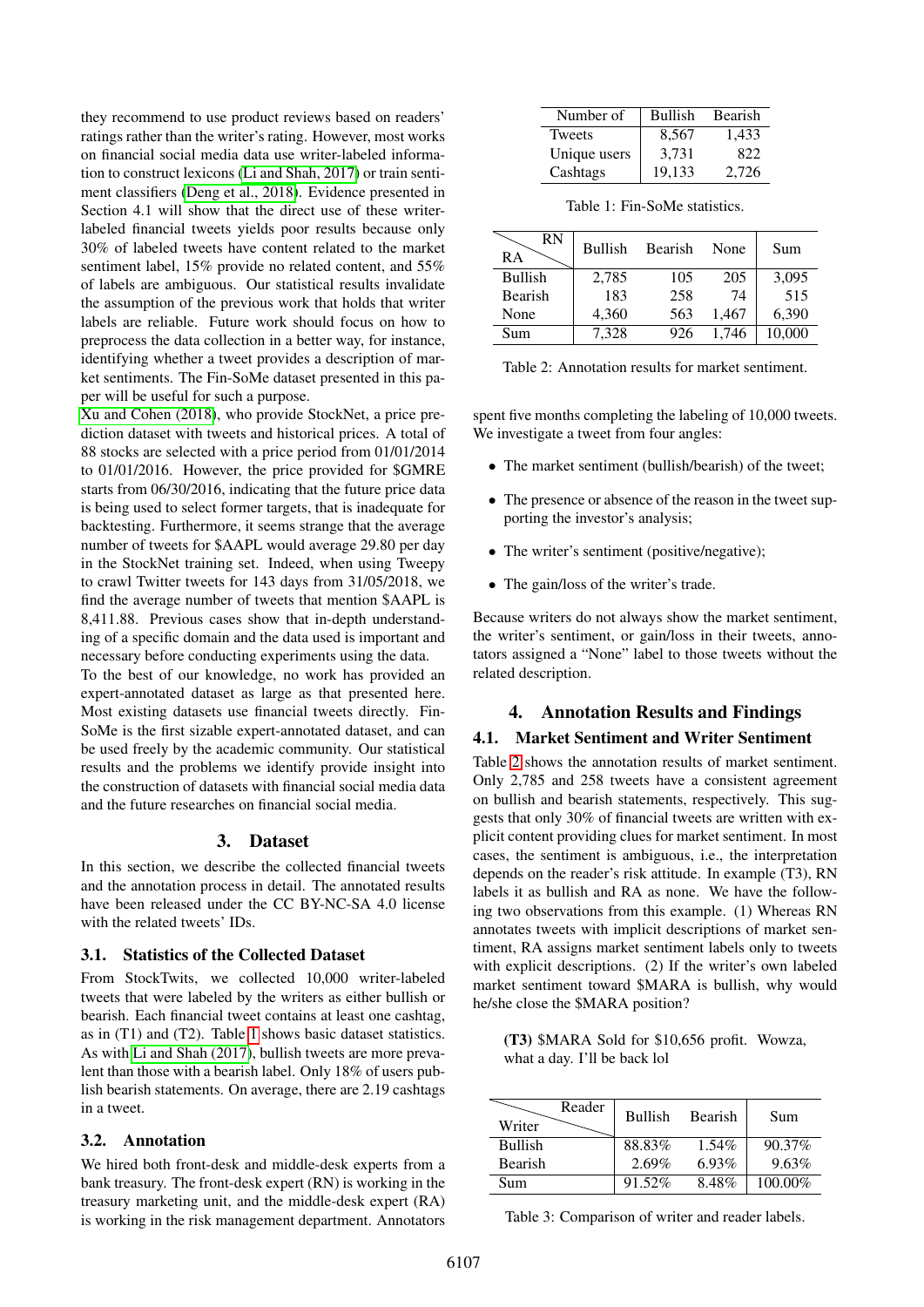|         | <b>Positive</b> | Negative            |
|---------|-----------------|---------------------|
| Bullish | 89.66%/89.71%   | $0.18\%$ / $0.57\%$ |
| Bearish | $1.96\%$ 3.26\% | $8.20\%$ / 6.46\%   |

<span id="page-2-0"></span>Table 4: RN/RA - Annotation results for market sentiment and writer sentiment.

| RN<br>RА  | Founded | Unfounded | Sum    |
|-----------|---------|-----------|--------|
| Founded   | 541     | 5,712     | 6,253  |
| Unfounded | 152     | 3,595     | 3,747  |
| Sum       |         | 9.307     | 10.000 |

<span id="page-2-1"></span>Table 5: Annotation results for founded/unfounded.

This may suggest that the writer has a neutral, even bearish, market sentiment toward \$MARA's short-term price movement, and may have a bullish market sentiment toward long-term price movement.

In Table [3,](#page-1-2) we evaluate the consistency between the writers' labels and those fully agreements by annotators. A total of 97.06%  $(88.83/(88.83 + 2.69))$  of the tweets that are considered bullish by the annotators are assigned with the same label by the writers. For bearish tweets, only 81.81%  $(6.93/(1.54+6.93))$  are labeled bearish by both annotators and writers. Writer-labeled data may not only be ambiguous, but also misleading to investors. In (T4), the writer's label is bearish, but the annotators label it as bullish. It shows that we cannot use the data collected from social trading platforms directly. We also underscore the need to clean up the data collected.

(T4) \$CEI Only down 7% if this is not a Bullish sign i do not know what it.

Table [4](#page-2-0) further shows that the market sentiment and the writer sentiment may be different. It indicates that disambiguating between the market sentiment and the general sentiment is needed when analyzing the financial social media data. In Section 5, we will show that the market sentiment and the general sentiment can result in very different performances in the experiments related to the financial social media data.

### 4.2. Founded/Unfounded and Gain/Loss

Table [5](#page-2-1) shows the annotation results reflecting whether writers offer reasons for their analyses. Only 5% of tweets are fully agreed-upon by annotators. Since most writers do not provide evidence supporting their predictions, evaluating the reliability of a writer's prediction is difficult. One possible evaluation approach is to consider their historical performance. Therefore, we annotate the gain/loss information in financial tweets. (T5) provides an example with gain/loss information, i.e., this writer earned 18% on a \$DG position.

(T5) \$DG In at 72 out at 85. Nice profit.

According to Table [6,](#page-2-2) it is rare that we are able to extract such a fine-grained performance evaluation in (T5). Up

| RN<br>RА | Gain | Loss              | None  |
|----------|------|-------------------|-------|
| Gain     | 60   | $\mathbf{\Omega}$ | 128   |
| Loss     | 0    | 12                | 25    |
| None     | 207  | 30                | 9.538 |

<span id="page-2-2"></span>Table 6: Annotation results for writer gain/loss.

to 95% of financial tweets do not contain gain/loss information. It indicates that we cannot evaluate investor performance directly by extracting gain/loss information from the content, and must therefore infer performance from past tweets. For example, capturing the buying price and selling price of the same writer [\(Chen et al., 2019\)](#page-4-9) can be used to evaluate the performance of this writer.

# 5. Comparison of Market Sentiment and General Sentiment

In order to show the difference between market sentiment and general sentiment, we experiment on the expertannotated dataset [\(Cortis et al., 2017\)](#page-4-10). We compare the performance of using general dictionary, SentiWordNet [\(Bac](#page-4-11)[cianella et al., 2010\)](#page-4-11) with that of using market sentiment dictionary, NTUSD-Fin [\(Chen et al., 2018a\)](#page-4-12). The experimental results echo the finding of our annotation results of writers' sentiment and the market sentiment.

### 5.1. Dataset

Semeval-2017 task 5 dataset [\(Cortis et al., 2017\)](#page-4-10) is adopted in this paper. There are 2,030 tweets collected from Twitter and Stocktwits. This dataset was annotated by three independent experts. The details of the toolkit for annotation and the annotating process are described in [Daudert et al.](#page-4-13) [\(2019\)](#page-4-13). They selected piece(s) of tweets containing opinions for a certain cashtag as the key snippet. In our experiment, we test the performance of the models in extracting the key snippet as the experts with different sentiment dictionaries. (T6) is an example of the key snippets of the target cashtag, \$VXX (iPath S&P 500 VIX Short-Term Futures ETN) and \$SPX (S&P 500 Index).

(T6) \$VXX on the move up again should bring \$SPX down into the close. we see.

#### Annotated result of (T6):

- \$SPX: should bring \$SPX down into the close.
- \$VXX: on the move up again

# 5.2. Approaches to Key Snippet Extraction

#### 5.2.1. Position-based Approach (PB)

Position-based approach is a strong baseline for this task. A tweet is separated into several segments based on punctuation marks, and the segment containing a target cashtag or a target company name will be regarded as the key snippet of the given target.

#### 5.2.2. Dependency-based Approach (DB)

The stanford parser [\(De Marneffe et al., 2006\)](#page-4-14) is adopted for parsing the tweets. The dependency parse result for an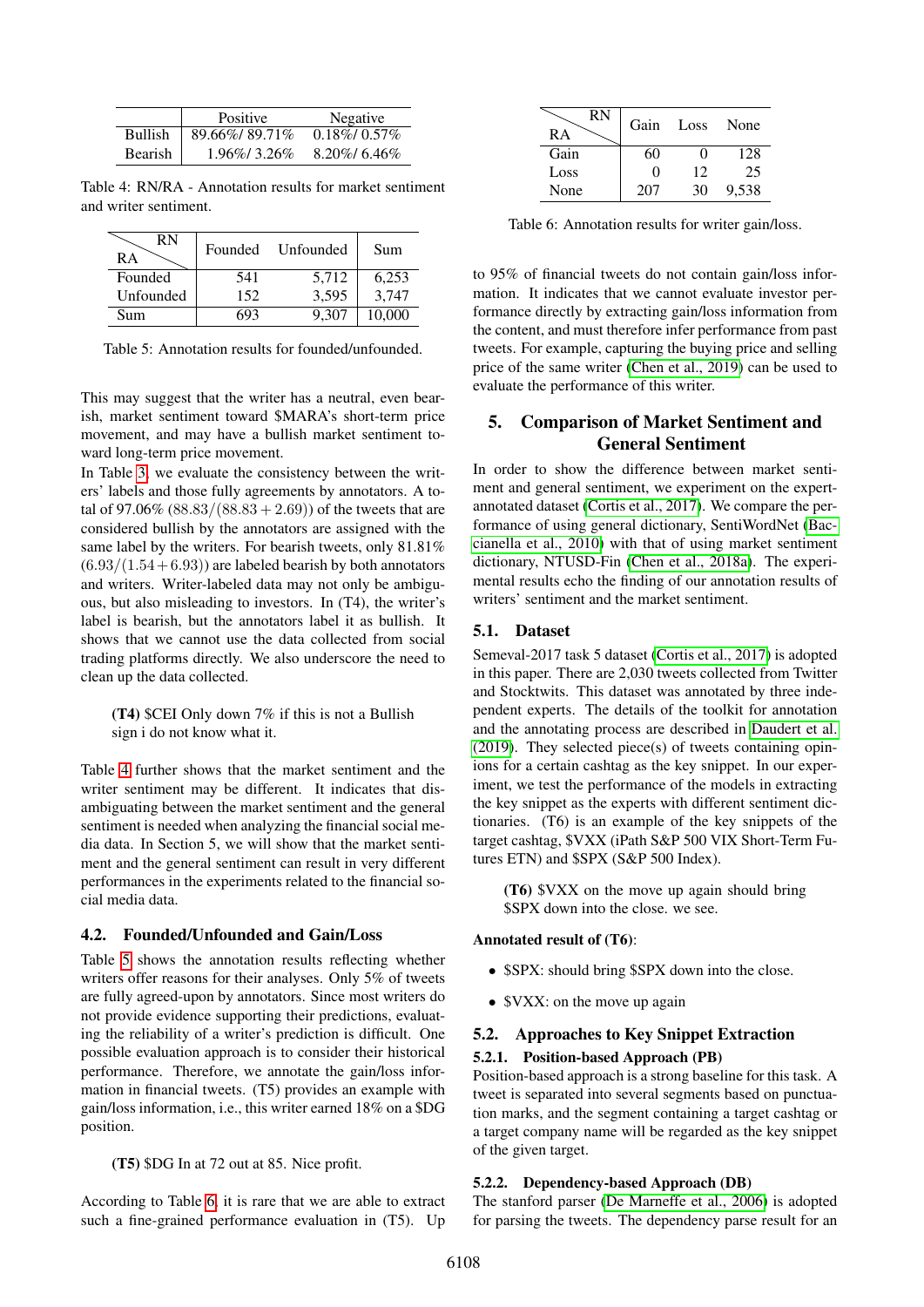|              |    | P     | R     | F1    |
|--------------|----|-------|-------|-------|
| <b>PB</b>    |    | 39.51 | 59.89 | 44.79 |
| DB           |    | 56.58 | 88.72 | 64.87 |
|              |    | 40.06 | 80.66 | 50.00 |
| GRU          | GS | 68.91 | 68.91 | 65.78 |
|              | MS | 76.82 | 76.36 | 73.32 |
|              |    | 39.33 | 82.13 | 49.68 |
| <b>BiGRU</b> | GS | 66.37 | 71.90 | 66.02 |
|              | MS | 74.94 | 74.75 | 71.62 |

<span id="page-3-0"></span>Table 7: Experimental results. (%)

n-word tweet is n triples in the form of  $dep(word_i, word_j)$ , where  $word_i$  and  $word_j$  has a dependency  $dep, word_i$  is a parent of  $word_j$ , and  $word_j$  is a child of  $word_i$ . The ancestors and the decedents of a target cashtag form the key snippet of the given target.

#### 5.2.3. Learning-based Approach

We adopt several neural network (NN) models to test the capability of the NN models for the proposed task. We use neural network models to determine which words in a tweet should be kept in the key snippet. Gated recurrent neural network (GRU) [\(Cho et al., 2014\)](#page-4-15) and bidirectional GRU (Bi-GRU) are adopted in the experiments. The first layer of the GRU model and Bi-GRU model are gated recurrent unit layer and bi-directional gated recurrent unit layer, respectively. Both model follows by one densely-connected neural network layer, one dropout layer, one ReLU layer, and a sigmoid output layer. The output of this model determines whether each token in the tweet should remain.

The preprocessing procedure for the learning-based models is shown as follows. A financial tweet consists of words, cashtags, user id, numbers, URL, hashtags and emojis. Both hashtags and emojis are regarded as words in this paper. First, we remove user ids, URL and punctuation marks. Second, we replace numbers and cashtags by special symbols, "NUM" and "TICKER", respectively. In particular, the target cashtag and target company name are replaced by "TARGET". Finally, we transform the remaining tokens into lowercase.

# 5.3. Experimental Setup

We fold a 10-fold cross-validation for evaluating the learning-based approach. A total 10% of the instances in the training set is used as the validation set, and early stopping is triggered after five trial epochs. In this experiment, the cell size of GRU is 64, and the hidden dimension is 128, and the rate of dropout is 0.1. The input of the learning-based models includes (1) the word vector pretrained with the skip-gram scheme by the collected dataset with over 334K financial tweets, (2) word vector concatenating with the general sentiment score (GS) in the SentiWordNet [\(Baccianella et al., 2010\)](#page-4-11), and (3) word vector concatenating with the market sentiment score (MS) in the NTUSD-Fin [\(Chen et al., 2018a\)](#page-4-12).

#### 5.4. Experimental Results

The results of different approaches are shown in Table [7.](#page-3-0) The F1-score of the baseline models PB and DB are 44.79%

|                | Gain   | Loss     |
|----------------|--------|----------|
| <b>Bullish</b> | 75.00% | $6.94\%$ |
| <b>Bearish</b> | 8.33%  | $9.72\%$ |

<span id="page-3-1"></span>Table 8: Annotated gain/loss and writer-labeled market sentiment.

|          | Gain           | Loss                |
|----------|----------------|---------------------|
| Positive | 83.08%/90.91%  | $0.00\%$ / $0.00\%$ |
| Negative | $1.54\%$ 0.00% | 15.38%/9.09%        |

<span id="page-3-2"></span>Table 9: RN/RA-annotated gain/loss and writer sentiment.

and 64.87%, respectively. We find that in the small dataset, adopting dictionary information is useful for the key snippet extraction task. Comparing the performances of using different dictionaries, both GRU and BiGRU perform better with the information of market sentiment dictionary than using general sentiment dictionary. It supports our findings from the annotations. The market sentiment and the general sentiment should be considered as different things when dealing with the financial textual data.

# 6. Discussion

Distinguishing writer sentiment and market sentiment is essential because they provide different clues. For example, we can obtain the forecast for certain financial instruments from investors via their market sentiments. However, writer sentiment does not provide this information. It can reflect investor's fear, which may be related to price volatility [\(Behrendt and Schmidt, 2018\)](#page-4-16).

Considering writer sentiment and market sentiment with gain/loss information, we find clues that the gain/loss of investors is indeed related to writer sentiment but may be not directly related to their market sentiment. Table [8](#page-3-1) shows that the market sentiment of investors may not be correlated to their gain/loss. However, as shown in Table [9,](#page-3-2) positive and negative writer sentiment are highly related to the gain/loss of the investors' position. This suggests features for future research that facilitates the evaluation of the performance of individual investors.

Detailed analysis of financial tweets has become a focus of researchers on financial social media data. [Maia et al.](#page-4-17) [\(2018\)](#page-4-17) provide a dataset for identifying the aspect of a financial tweet, and our previous work [\(Chen et al., 2018b\)](#page-4-18) provide a taxonomy for the numerals in financial tweets, showing that numeral information is useful for price movement prediction. These studies afford a more thorough understanding of financial tweets. Beyond sentiments, more fine-grained comprehension toward context is imperative and promising.

# 7. Conclusion

Fin-SoMe provides evidence that the content of writerlabeled financial tweets may not include any cues for the writer's market sentiment. We present a detailed analysis of the textual information in financial tweets. Based on statistical results, we identify several challenges with financial social media data. We adopt the key snippet extraction task to show the difference between the market sentiment and